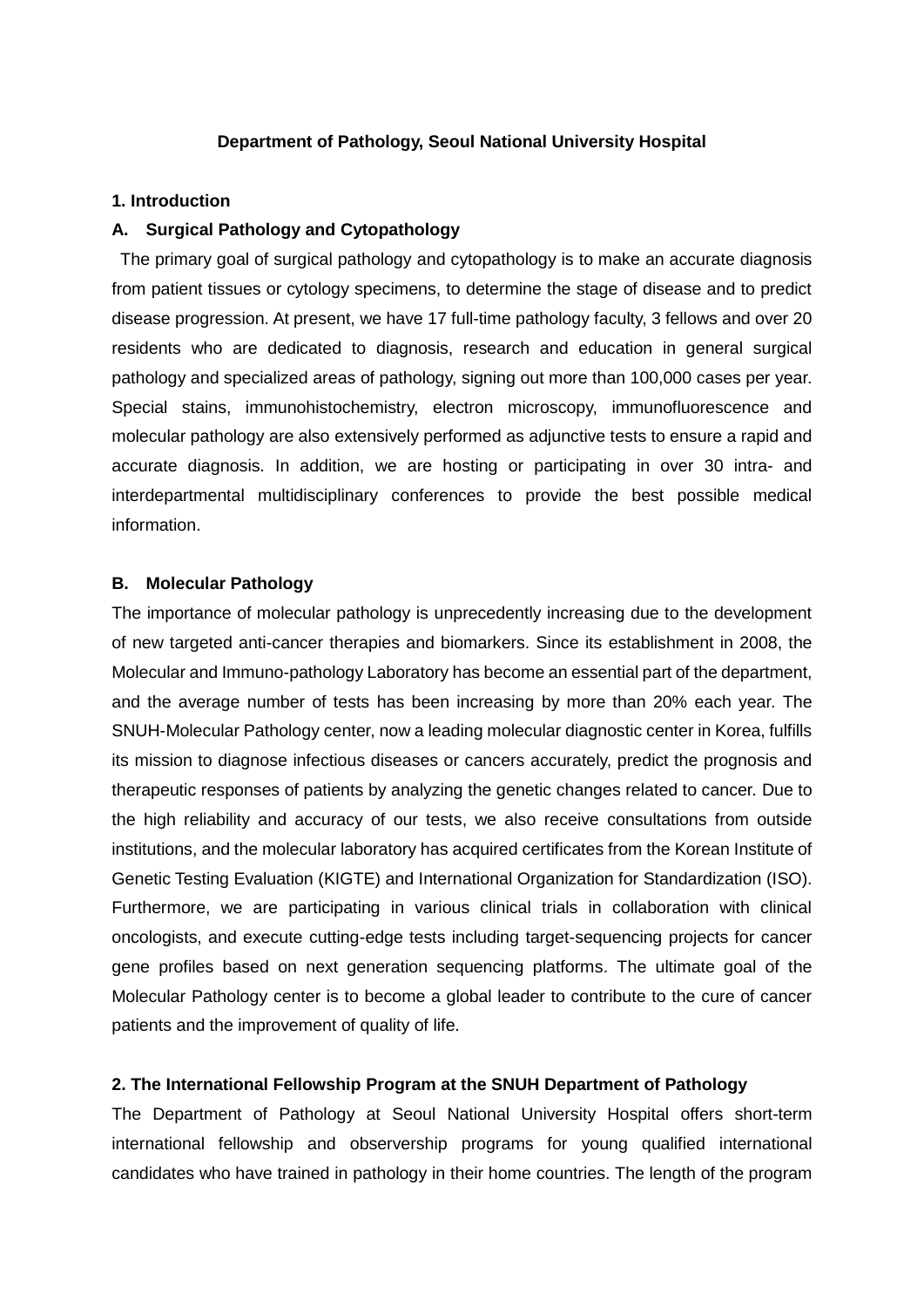is from a minimum of 1 month to a maximum of 6 months, depending on the goal of the candidate. The entire period may be spent in surgical pathology, or in more focused areas listed below, according to the candidate's needs and areas of interest.

[Areas]

- $\checkmark$  General surgical pathology
- Molecular pathology: sequencing, real-time PCR, FISH, microsatellite instability, infectious diseases (HPV, tuberculosis, non-tuberculous mycobacteria etc), immunohistochemistry
- $\checkmark$  Gastrointestinal pathology
- $\checkmark$  Neuropathology
- $\checkmark$  Breast pathology
- Endocrine pathology
- $\checkmark$  Pulmonary pathology
- $\checkmark$  Male genital tract and urinary pathology
- Renal pathology
- $\checkmark$  Bone and soft tissue pathology
- $\checkmark$  Hematopathology
- $\checkmark$  Liver and pancreaticobiliary pathology
- Female genital tract pathology
- $\checkmark$  Dermatopathology
- Pediatric pathology



Observers will participate in all the routine services and academic activities of the department. The routine services include daily sign outs, gross examination, frozen section examination, and molecular pathology. Academic activities include intradepartmental weekly slide conferences, journal clubs, gross conferences, regular faculty lectures and interdisciplinary conferences. Candidates will also be welcome to participate in monthly slide conferences or meetings held by the Korean Society of Pathologists. In addition, research opportunities may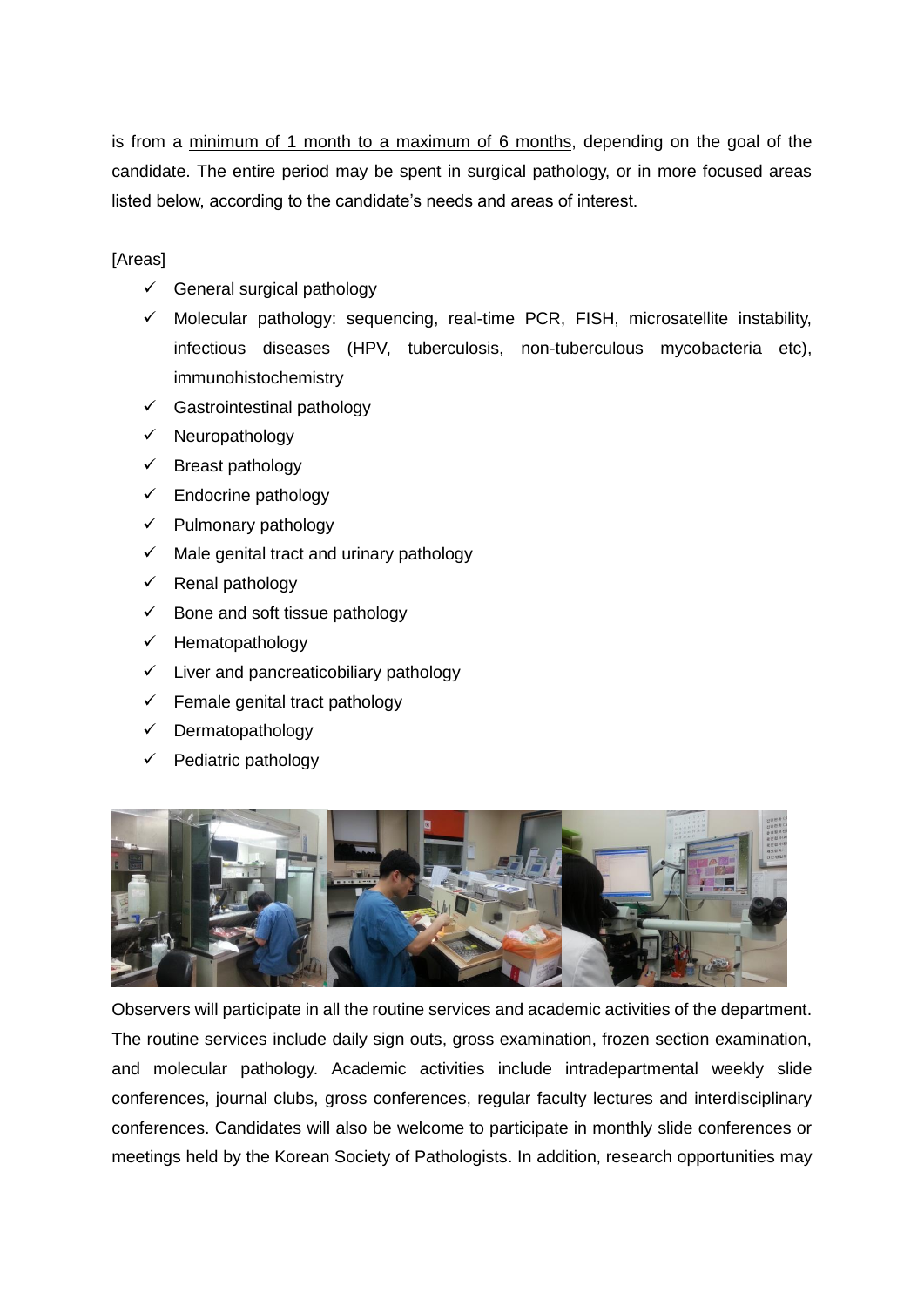#### also be available.



#### Goals and Objectives

Through this program, the trainee will be able to:

- $\checkmark$  Gain experience in the diagnosis of various neoplastic and non-neoplastic diseases.
- $\checkmark$  Examine and observe the whole process of surgical pathology, from specimen reception to diagnosis.
- $\checkmark$  Observe the slide manufacturing and specimen preparation processes in the surgical pathology laboratory.
- $\checkmark$  Observe frozen section diagnosis, electron microscopy, immunohistochemistry, and molecular pathology.
- $\checkmark$  Develop an appreciation of the multidisciplinary team approach for the treatment of patients with various cancers.
- $\checkmark$  Understand the Korean pathology education system, both for residents and for undergraduates, and enhance teaching skills through interaction with students, residents and fellows.

## **3. List of faculty members of the Department of Pathology, SNUH**

- **Dr. Jeong Wook Seo**: Cardiovascular pathology, pulmonary pathology
- **Dr. Woo Ho Kim**: Gastrointestinal pathology, molecular pathology
- **Dr. In Ae Park**: Breast pathology, cytopathology
- **Dr. Sung-Hye Park**: Neuropathology, pediatric pathology, electron microscopy

# **Dr. Gyeong Hoon Kang (Program director)**: Gastrointestinal pathology, molecular pathology

- **Dr. Doo Hyun Chung**: Pulmonary pathology, immunopathology
- **Dr. Kyeong Cheon Jung**: Immunopathology, head & neck pathology, endocrine pathology
- **Dr. Kyung Chul Moon**: Renal pathology, uropathology